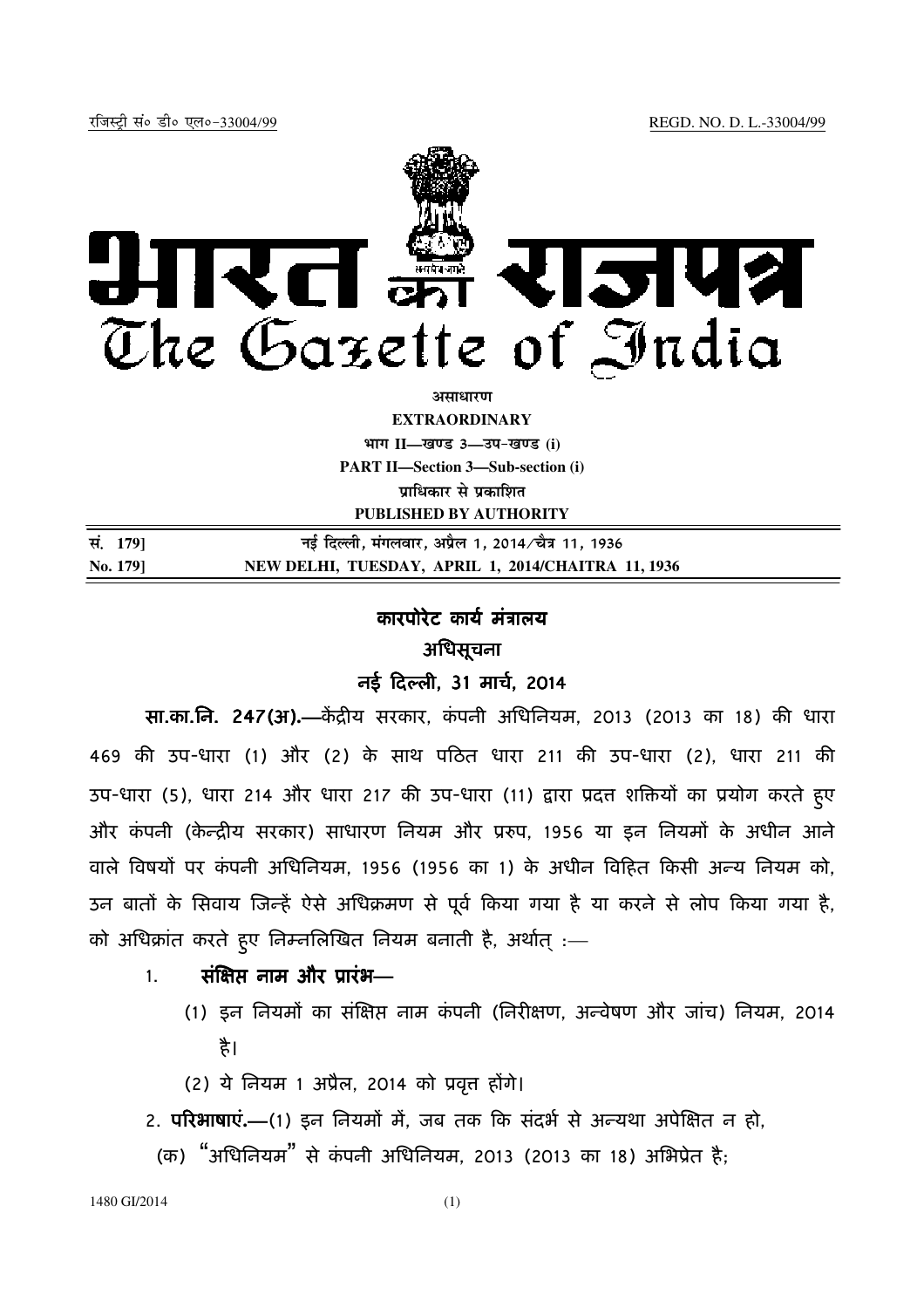(ख) "उपाबंध" से इन नियमों के उपाबंध अभिप्रेत है;

- (ग) "फीस" से कंपनी (रजिस्ट्रीकरण कार्यालय और फीस) नियम, 2014 में विहित फीस अिभूेत है;
- (घ) "प्ररुप" या "ई-प्ररुप" से इन नियमों के उपाबंध में दिए गए प्ररुप अभिप्रेत हैं जिसका उपयोग उससे संबंधित मामले के लिए किया जाएगा जिससे वे संबंधित हैं:
- (ङ) "प्रादेशिक निदेशक" से केंद्रीय सरकार द्वारा कारपोरेट कार्य मंत्रालय में प्रादेशिक तिदेशक के रूप में नियुक्त व्यक्ति अभिप्रेत है;
- (च) "धारा" से अधिनियम की धारा अभिप्रेत है:

(2) शब्दों और पदों, जो इन नियमों में प्रयुक्त हैं और परिभाषित नहीं हैं किंतु अधिनियम या कंपनी (परिभाषा ब्यौरों का विनिर्देश) नियम, 2014 में परिभाषित हैं, के वही अर्थ होंगे जो अधिनियम में हैं।

3. विभिन्न क्षेत्रों में विशेषज्ञता वाले व्यक्तियों की नियुक्ति.—केंद्रीय सरकार अधिनियम के अधीन गंभीर धोखाधड़ी जांच पड़ताल कार्यालय (एसएफआईओ) के कार्यों के प्रभावी निर्वहन के लिए यथा आवश्यक अन्वेषण, साइबर अपराध विज्ञान, वित्तीय लेखा, प्रबंधन लेखा, लागत लेखा और किसी अन्य क्षेत्र में विशेषज्ञता रखने वाले व्यक्तियों को नियुक्त कर सकेगी।

**4. सेवा की निबंधन और शर्तें.—**धारा 211 की उप-धारा (5) के अधीन गंभीर धोखाधड़ी जांच पड़ताल कार्यालय के निर्देशक, विशेषज्ञों और अन्य अधिकारियों तथा कर्मचारियों की सेवा के िनबंधन और शतf िनKनिलFखत ह9गी**—**

- (क) निदेशक की नियुक्ति के निबंधन और शर्तें भारत सरकार के केंद्रीय कर्मचारी स्कीम के अधीन प्रतिनियुक्ति नियमों द्वारा शासित होंगे;
- (ख) केंद्रीय सरकार या राज्य सरकार या संघ राज्य क्षेत्र सरकार, पब्लिक सेक्टर उपक्रम, स्वायत निकायों और ऐसे अन्य संगठनों से विशेषज्ञों की सेवा की निबंधन और शर्ते, भारत के संविधान के अनुच्छेद 309 के अधीन केंद्रीय सरकार द्वारा सम्यक रूप से अधिसूचित भर्ती नियमों के अनुसार होंगी;
- (ग) केंदीय सरकार या राज्य सरकार या संघ राज्य क्षेत्र सरकार, पब्लिक सेक्टर उपक्रम, स्वायत निकार्या और ऐसे अन्य संगठनों के अन्य अधिकारियों और कर्मचारियों की सेवा की निबंधन और शर्तें, भारत के संविधान के अनुच्छेद 309 के अधीन केंद्रीय सरकार द्वारा सम्यक रूप से अधिसूचित भर्ती नियमों के अनुसार होंगे;
- (घ) केंद्रीय सरकार विशेषज्ञों या परामर्शदाताओं अथवा अन्न्य वृत्तिकों या वृत्तिक फर्मों को केंद्रीय सरकार द्वारा सम्यक रूप से अनुमोदित विशेषज्ञों या परामर्शदाताओं की विनियोजन की स्कीम के अनुसार संविदा के आधार पर नियुक्त कर सकेगी।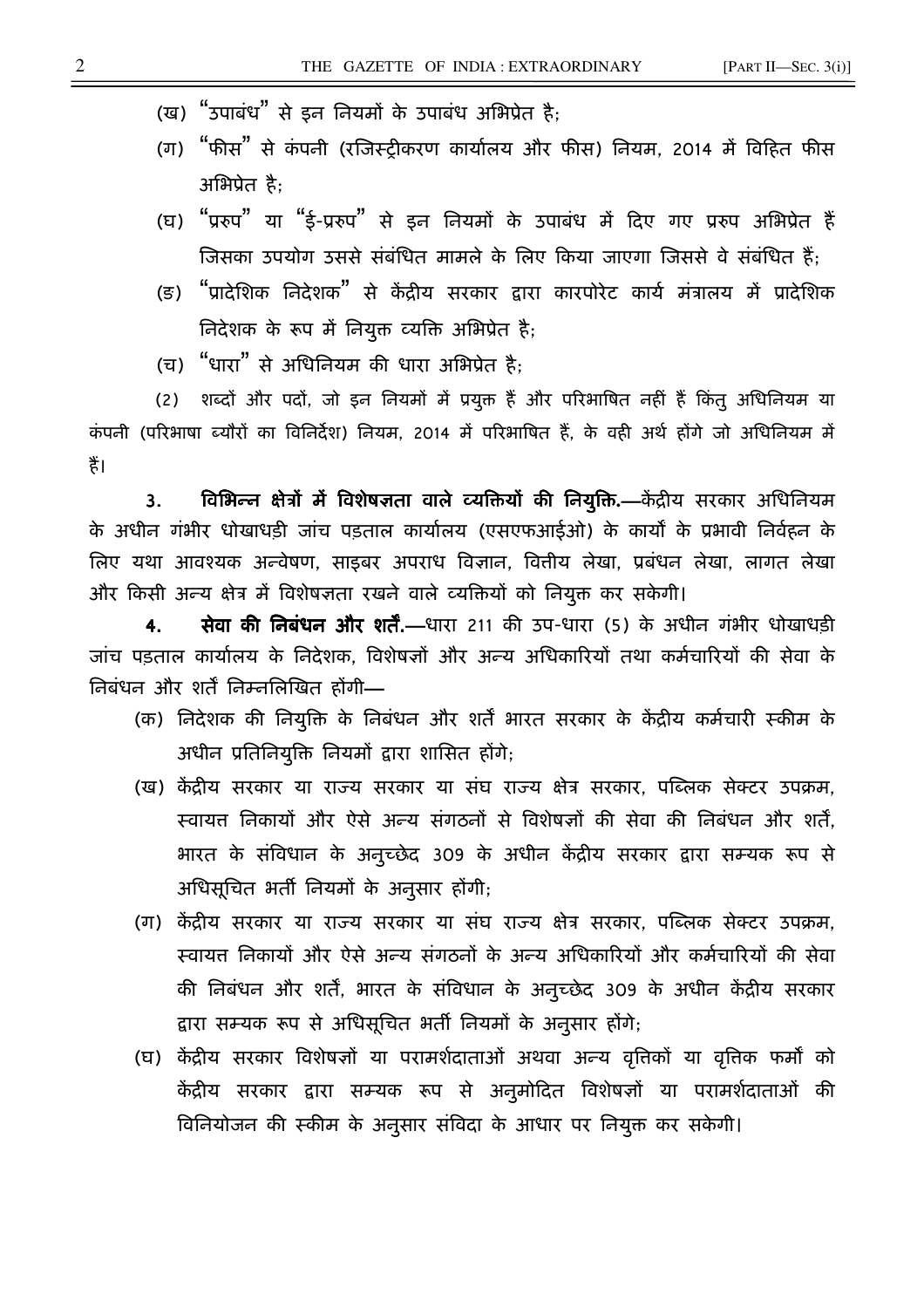### 5. प्रतिभूति—

(1) केंद्रीय सरकार, धारा 210 की उप-धारा (3) के अधीन आवेदक को किसी निरीक्षक की नियुक्ति से पूर्व नीचे दिए गए मानदण्ड के अनुसार और व्यय के संदाय के लिए पच्चीस हजार रुपए से अनधिक की प्रतिभूति देने की अपेक्षा कर सकेगी—

| क्र.सं.   पिछले वर्ष के तुलन-पत्र के अनुसार व्यापारावर्त (रुपए में)   प्रतिभूति की राशि (रुपए में) |             |
|----------------------------------------------------------------------------------------------------|-------------|
| 50 करोड़ रुपए तक का व्यापारावर्त                                                                   | 10,000 रुपए |
| 50 करोड़ रुपए से अधिक और 200 करोड़ रुपए तक का 15,000 रुपए                                          |             |
| व्यापारावते                                                                                        |             |
| 200 करोड़ रुपए से अधिक का व्यापारावर्त                                                             | 25,000 रुपए |

(2) यदि अन्वेषण के परिणामस्वरूप अभियोजन हो तो आवेदक को उक्त प्रतिभूति प्रतिदाय कर दी जाएगी।

6. धारा 217 के अनुसार अनुरोध-पत्र.—(1) कारपोरेट कार्य मंत्रालय द्वारा यथाविनिदिष्ट ऐसी रीति से अनुरोध-पत्र भेजा जाएगा।

> [फा. सं. 1/12/2013 (भाग-I)सीएल-V] रेणुका कुमार, संयुक्त सचिव

#### **MINISTRY OF CORPORATE AFFAIRS**

#### **NOTIFICATION**

#### New Delhi, the 31st March, 2014

**G.S.R. 247**(E).—In exercise of the powers conferred under sub-section (2) of Section 211, sub-section (5) of Section 211, Section 214, sub-section (3) of Section 210, and sub-section (11) of Section 217, read with sub-sections (1) and (2) of Section 469 of the Companies Act, 2013 (18 of 2013) and in supersession of the Companies (Central Government's) General Rules and Forms, 1956 or any other relevant rules prescribed under the Companies Act, 1956 (1 of 1956) on matters covered under these rules, except as respects things done or omitted to be done before such supersession, the Central Government hereby makes the following rules, namely:—

#### **1. Short title and commencement.—**

- (1) These rules may be called the Companies (Inspection, Investigation and Inquiry) Rules, 2014.
- (2) They shall come into force on the  $1<sup>st</sup>$  day of April, 2014.
- **2. Definitions.**—(1) In these rules, unless the context otherwise requires,—
	- (a) ''Act'' means the Companies Act, 2013 (18 of 2013);
	- (b) ''Annexure'' means the Annexure to these rules;
	- (c) ''Fees'' means the fees as specified in the Companies (Registration offices and fees) Rules, 2014;
	- (d) "Form'' or "e form" means a form set forth in Annexure to these rules which shall be used for the matter to which it relates;
	- (e) ''Regional Director'' means the person appointed by the Central Government in the Ministry of Corporate Affairs as a Regional Director;
	- (f) ''Section'' means the section of the Act;

(2) Words and expressions used in these rules but not defined and defined in the Act or in Companies (Specification of definitions details) Rules, 2014 shall have the meanings respectively assigned to them in the Act and said rules.